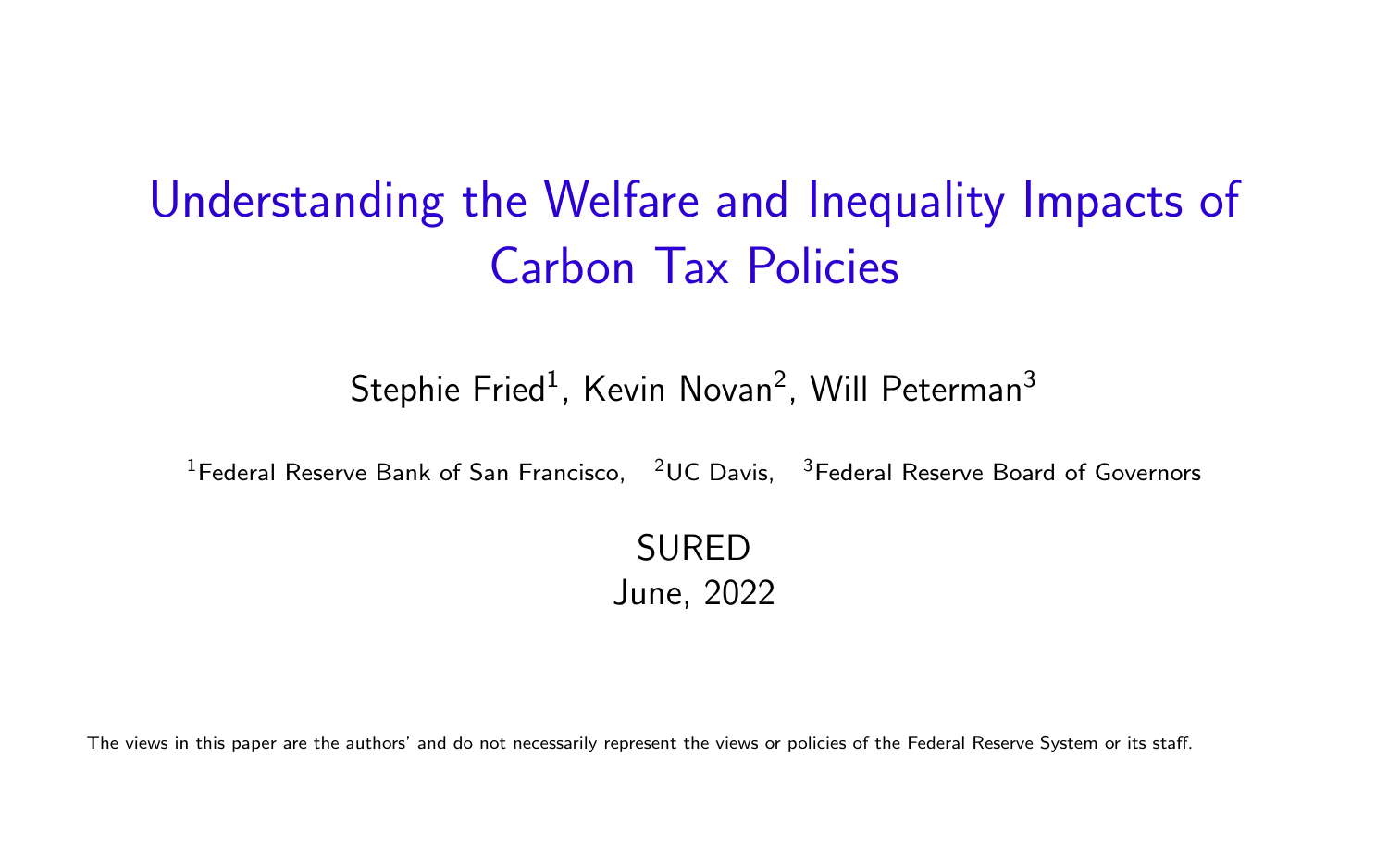- 14+ proposals over the last 3 years
- Similar tax: \$25-\$50
- Most call for some revenue to be recycled back to households
- Differ in the way the revenue is recycled
	- Efficiency instruments: tax swaps
	- Equity instruments: lump-sum payments, income-dependent payments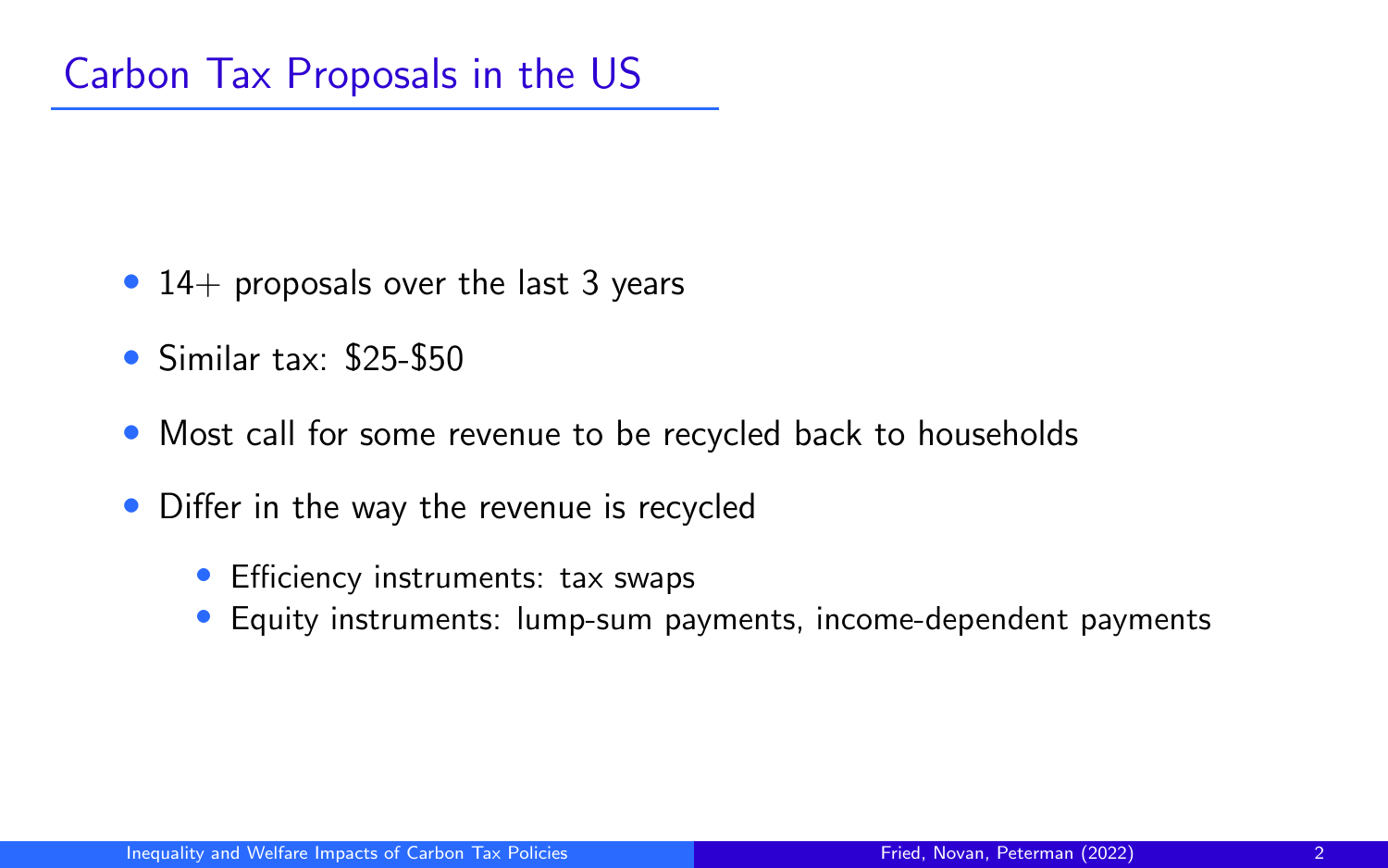#### Quantitative OLG model with three pieces of heterogeneity

- **1** Age: model full lifecycle
- **2** Income: idiosyncratic labor productivity shocks
- **3** Energy: non-homothetic preferences over energy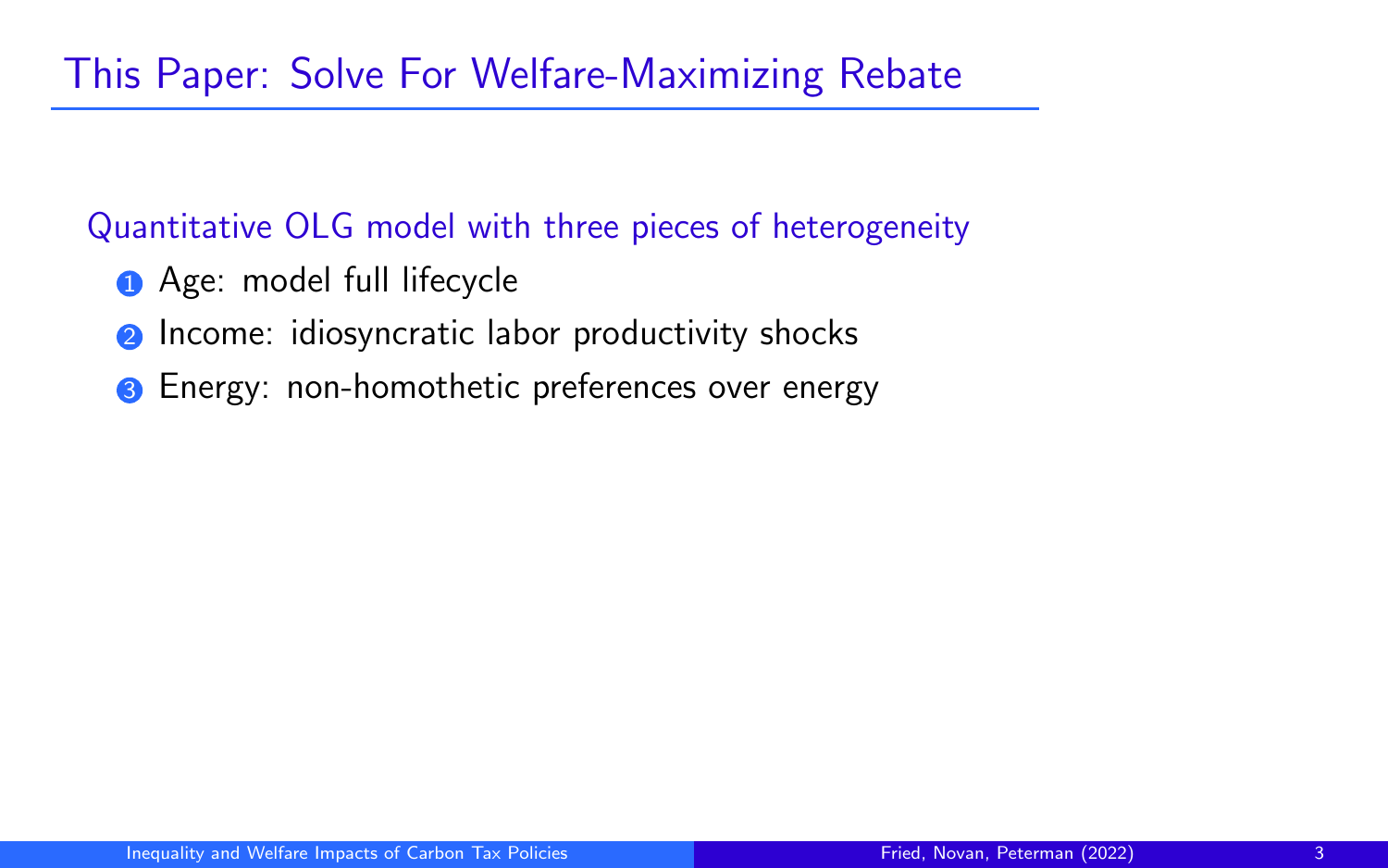#### Quantitative OLG model with three pieces of heterogeneity

- **1** Age: model full lifecycle
- Income: idiosyncratic labor productivity shocks
- **3** Energy: non-homothetic preferences over energy

### \$40 carbon tax, broad set of rebate instruments

- Efficiency instruments: uniform reduction in capital and labor taxes
- Equity instruments: lump-sum payment, income-dependent payment, increase in the labor-tax progressivity
- Any combination of instruments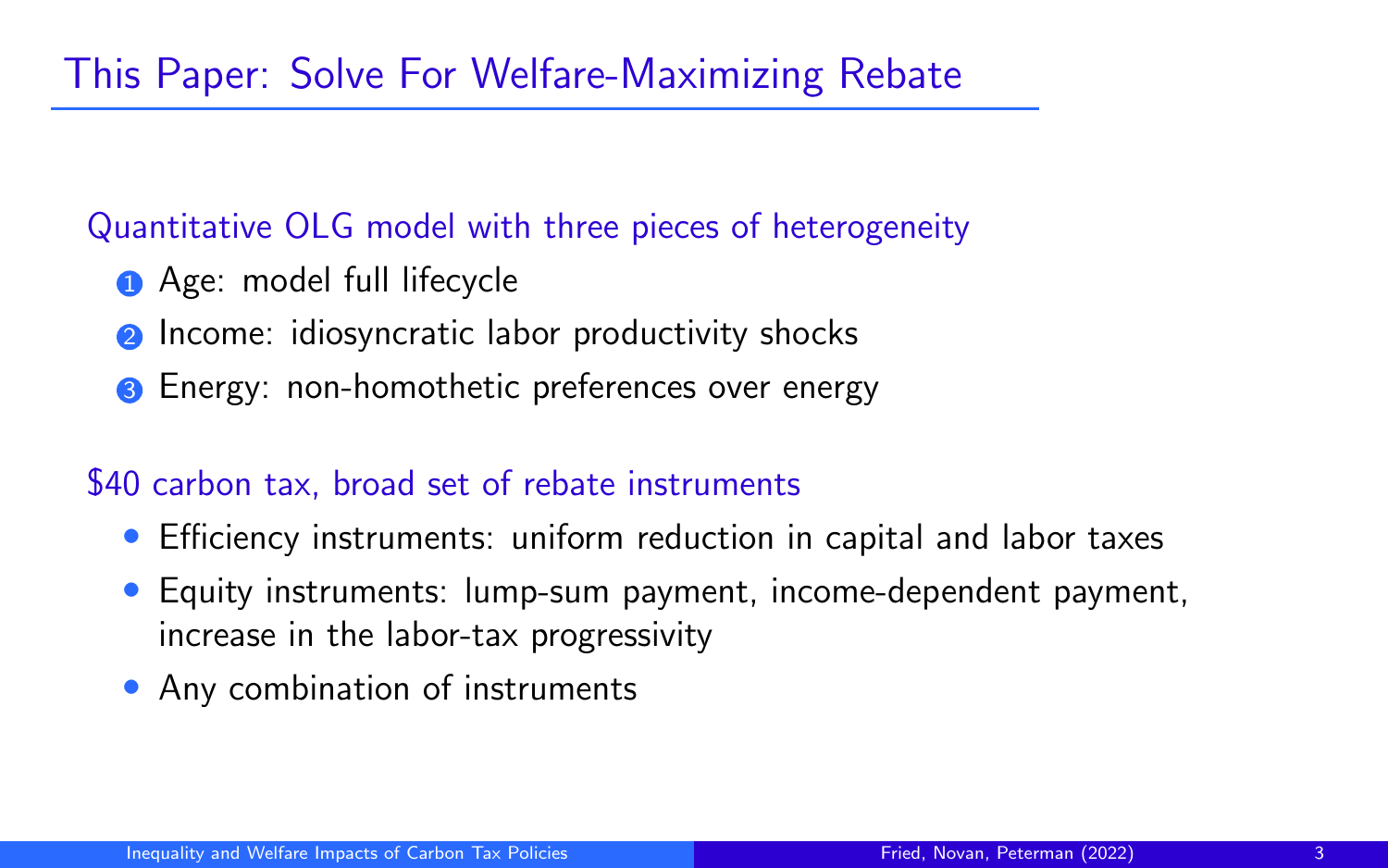## The Welfare-Maximizing Rebate of \$40 Carbon Tax

- Return  $\approx$  2/3 of revenue through decrease in capital tax
	- Unwind pre-existing distortions
- Return  $\approx 1/3$  of revenue through increase in labor-tax progressivity
	- Increase equity
	- Labor-tax progressivity is better than other progressive rebates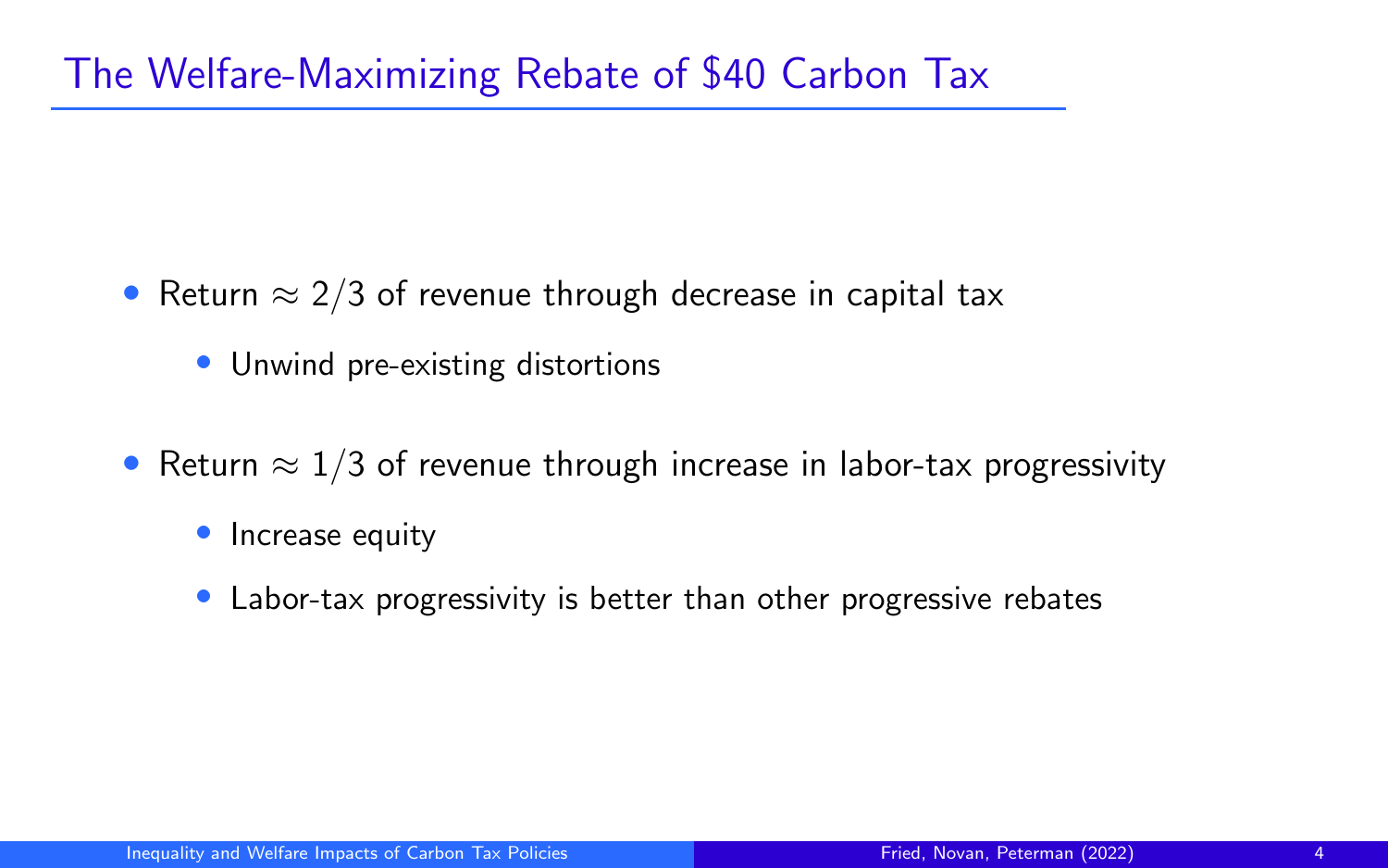## Efficiency: double dividend

- e.g. Parry (1995), Goulder (1995), de Mooij and Bovenberg (1998), Bovenberg (1999)
- Focus on economic surplus, reduce pre-existing distortionary taxes
- Like double dividend lit, optimal policy includes reduction in capital tax

### Equity: distributional effects of carbon taxes

- e.g., Parry (2004); Fullerton and Heutal (2007); Metcalf (2007); Chiroleu-Assoline and Fodha (2014); Parry and Williams (2010); Williams et. al (2015); Fried, Novan, and Peterman (2018); Jacobs and van der ploeg (2019)
- Can use lump-sum rebate to offset regressive effects of carbon tax
- Like equity lit, optimal rebate increases equity, but not through lump-sum rebates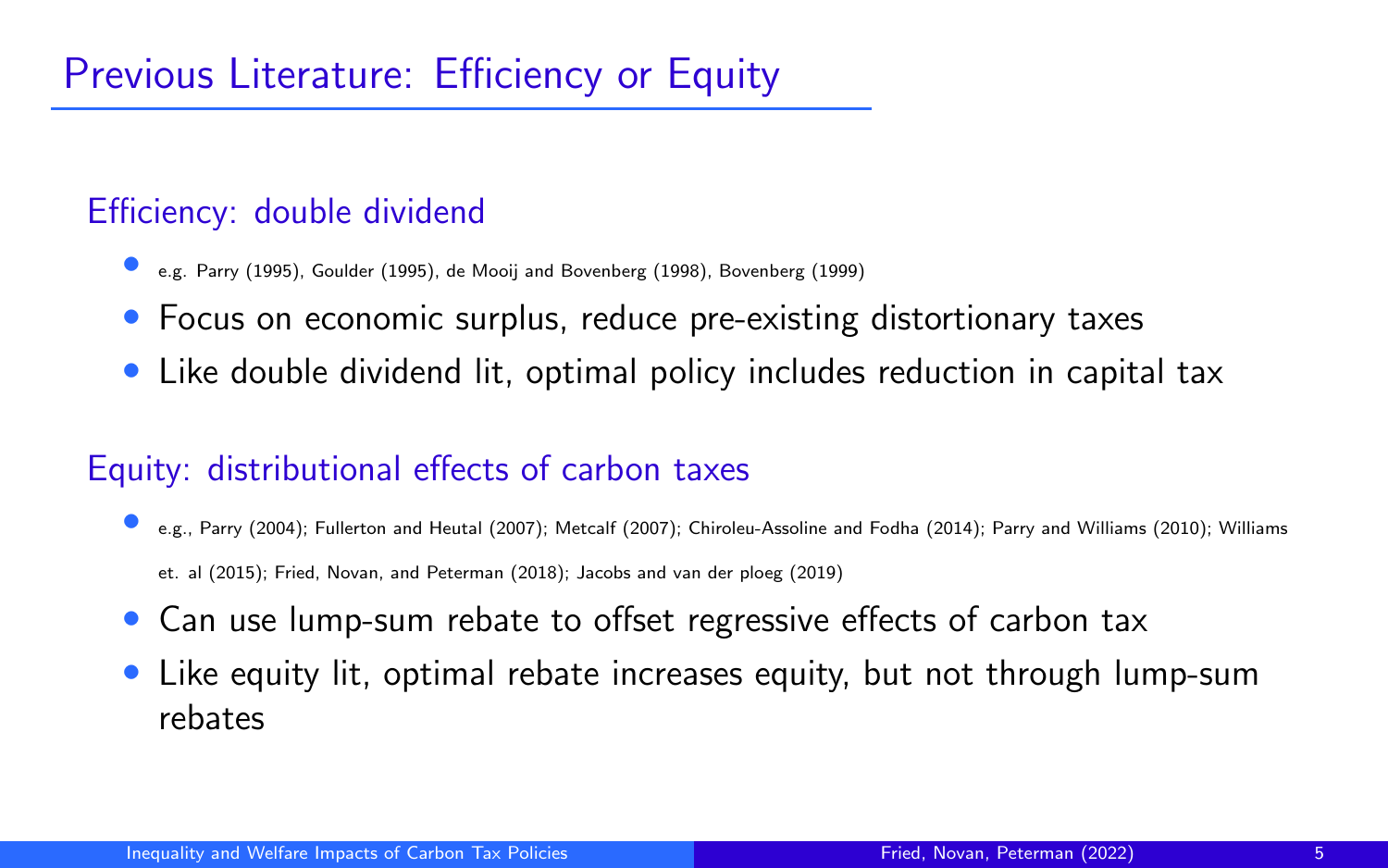## Overview

#### Heterogeneous agents

- Consume a generic consumption good and energy
- Non-homothetic preferences over energy
- Save in physical capital

#### Perfectly competitive firms

- Produce final good from capital, labor, and energy
- Produce energy from capital and labor

#### Government

- Taxes HH income to finance unproductive govt consumption
- Runs Social Security system

#### **Environment**

• Abstract from environmental benefits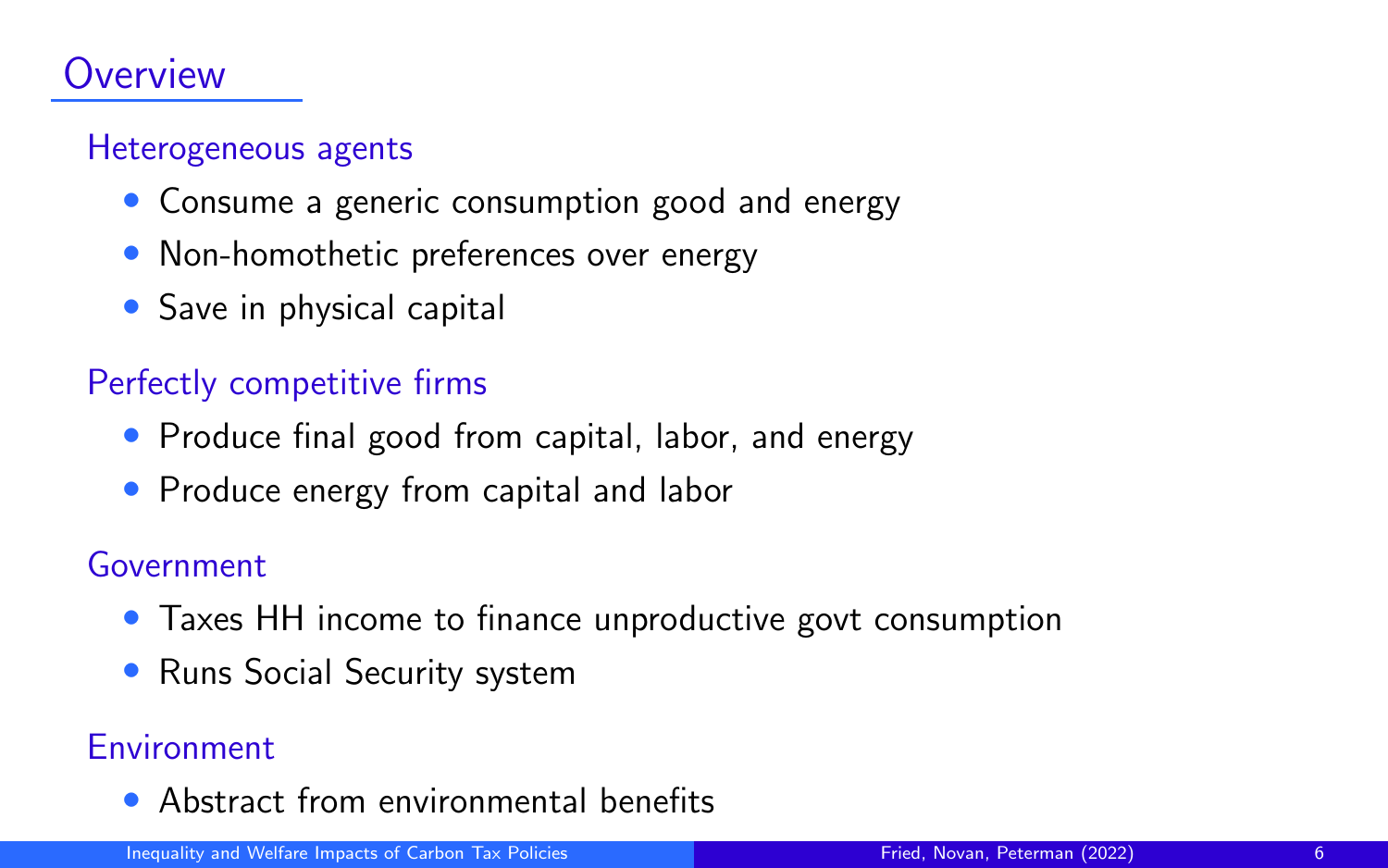## Agents: Non-Homothetic Preferences Over Energy

## **Utility**

$$
U(\tilde{c}_{i,j,t},h_{i,j,t}) = \frac{\tilde{c}_{i,j,t}^{1-\theta_1}}{1-\theta_1} - \chi \frac{h_{i,j,t}^{1+\frac{1}{\theta_2}}}{1+\frac{1}{\theta_2}}
$$

$$
\bullet \ \ \widetilde{c}_{i,j,t}=c_{i,j,t}^{\gamma}(e_{i,j,t}^{c}-\bar{e})^{1-\gamma}
$$

### **Calibration**

- $\gamma$ : match residential energy consumption share relative to total
- $\bullet$   $\bar{e}$ : match energy share differences across income distribution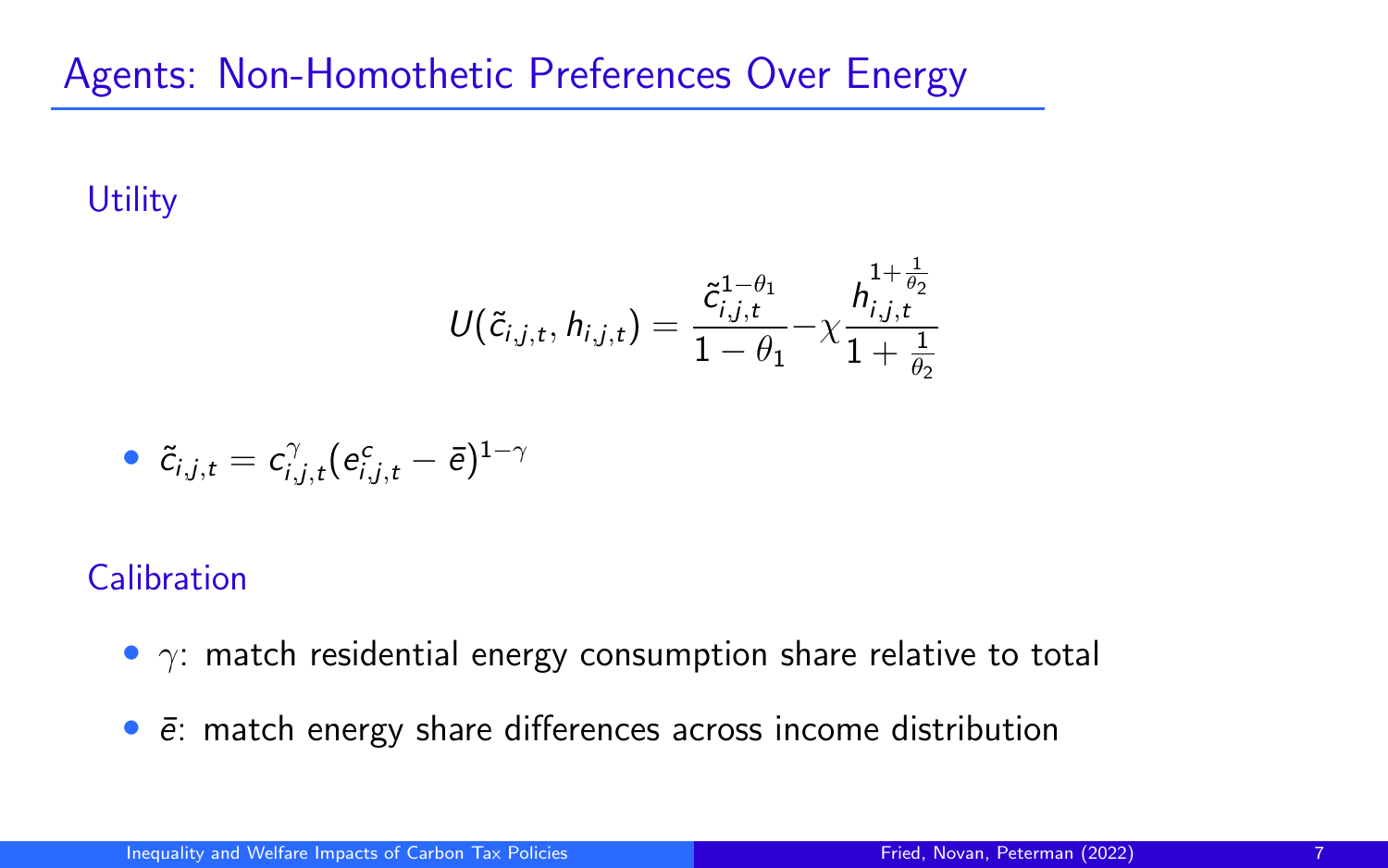- Carbon tax,  $\tau^c$
- Flat capital tax,  $\tau^k$
- Progressive labor tax function
	- Benabou (2002); Heathcote, Storesletten, Violante (2017); Guner, Kaygusuz, Ventura (2014)

$$
\text{average labor-tax rate} = 1 - \lambda_1 \left( \frac{\tilde{\mathbf{y}}_{i,j,t}^h}{\bar{\tilde{\mathbf{y}}}_t^h} \right)^{-\lambda_2}
$$

• Calibrate tax parameters to matching existing US tax system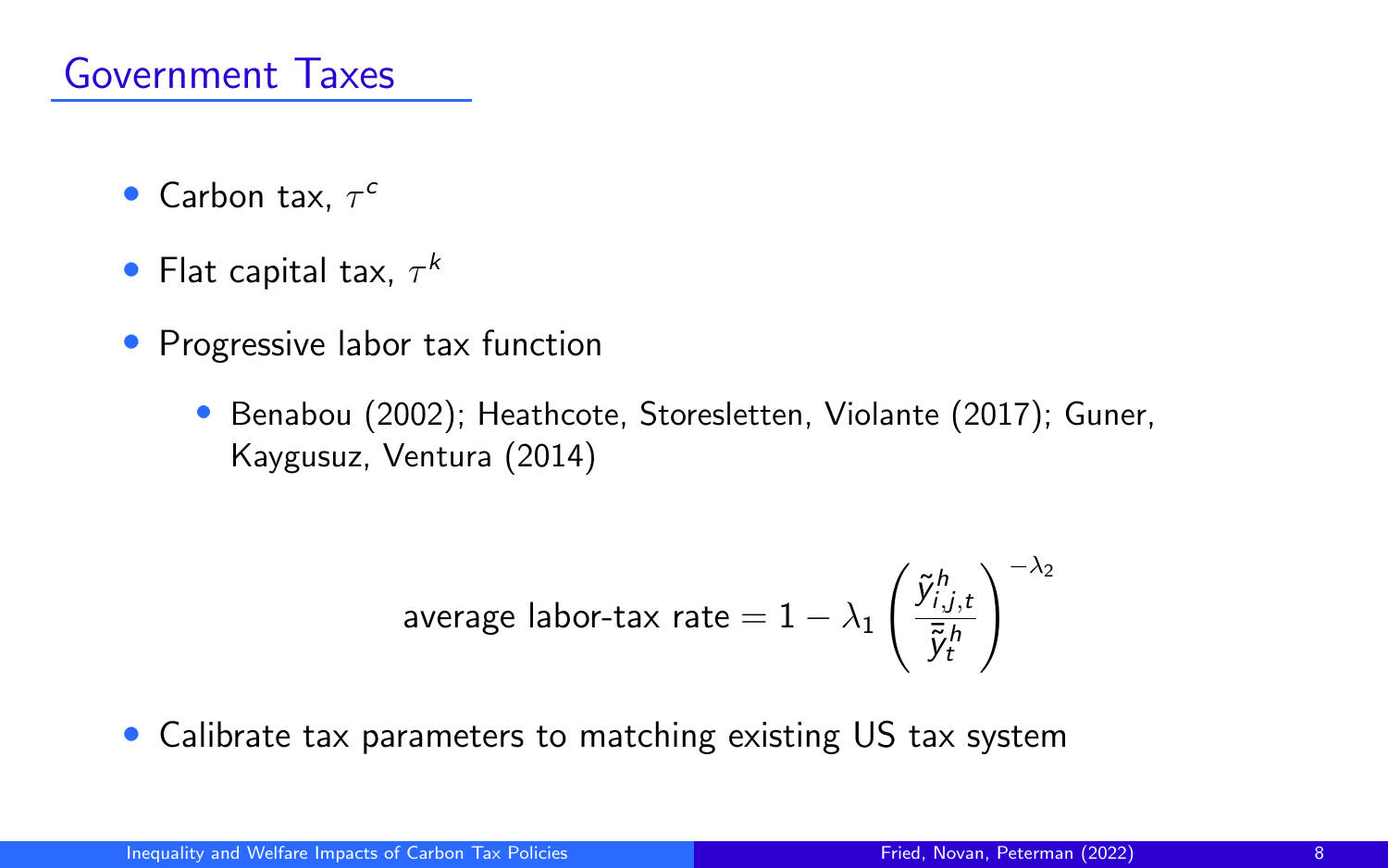## Quantitative Experiment

- Carbon tax: \$40 per ton  $CO<sub>2</sub>$  (CLC, 2019)
	- Carbon tax revenue  $\approx 1.6$  percent of GDP
- Return all revenue back to households
	- Policies differ in how revenue is returned to households
- Focus on long-run welfare outcomes
	- Compare stationary equilibria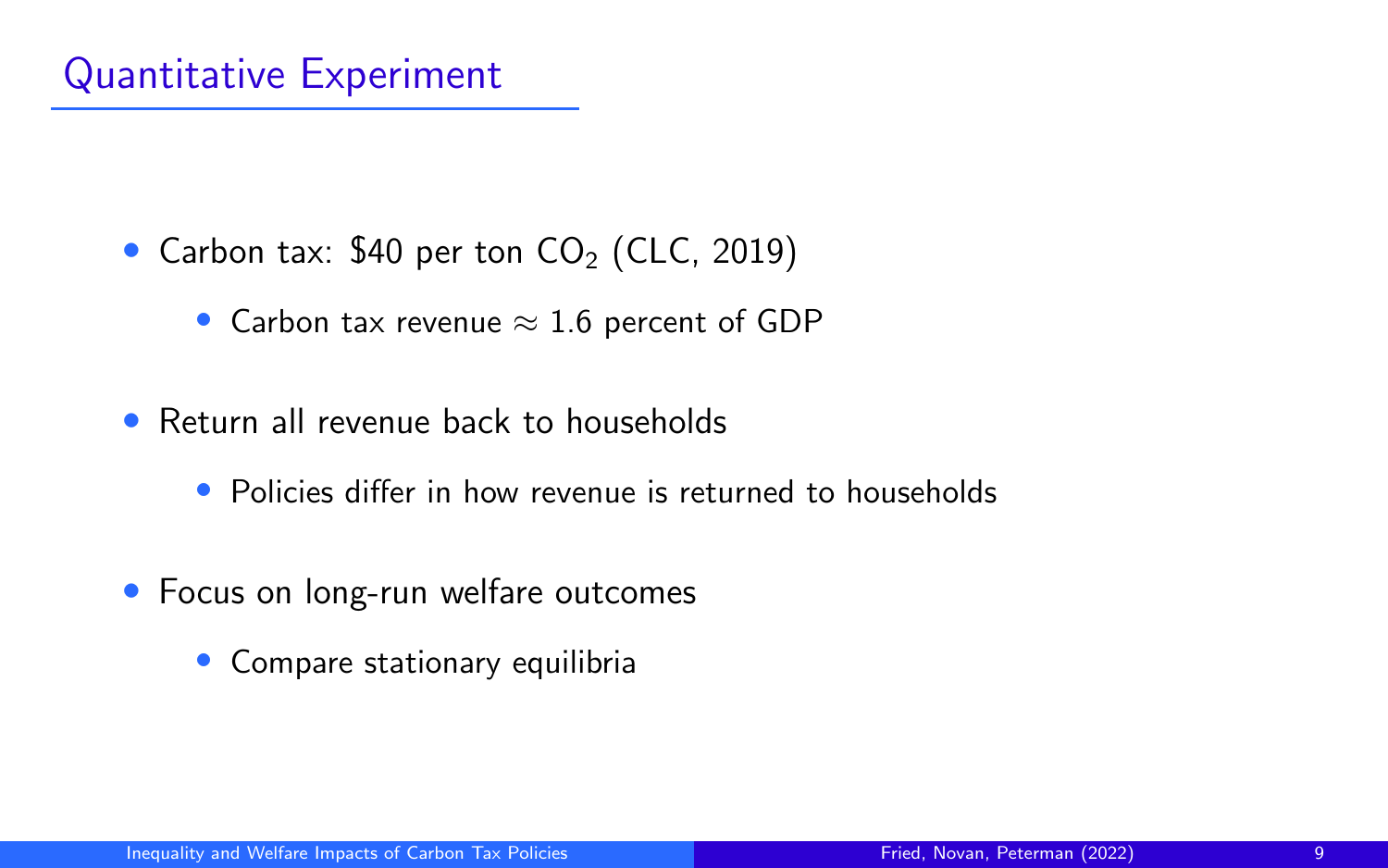#### Efficiency instruments

- Uniform decrease in the labor tax
- Uniform decrease in the capital tax

## Equity instruments

- Uniform lump-sum rebate
- Income-dependent rebate
- Increase the progressivity of the labor-tax function

#### Policymaker can use any combination of rebate instruments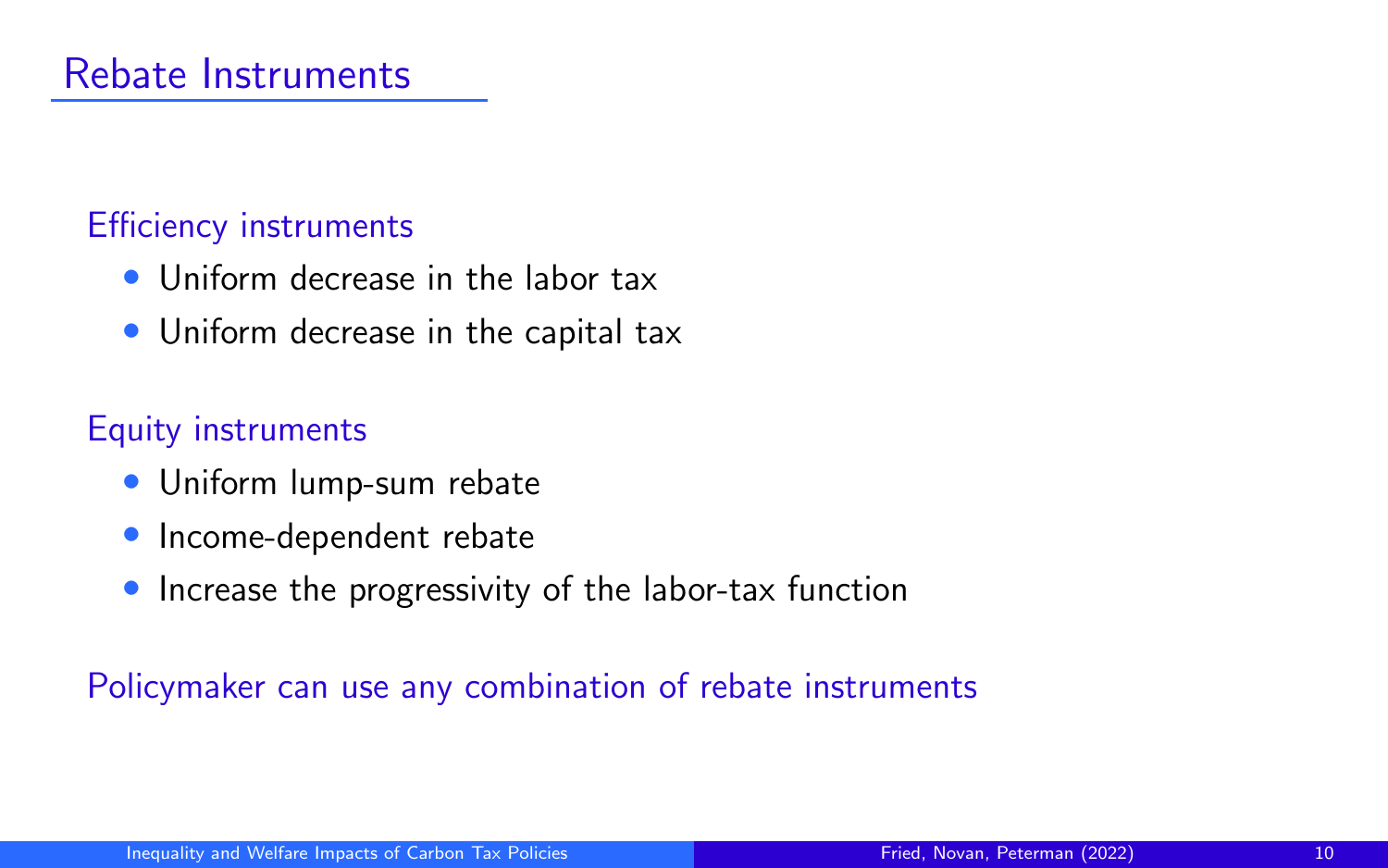## Reduction in Labor Tax Rate

$$
\text{average labor-tax rate} = 1 - \lambda_1 \left( \frac{\tilde{y}^h_{i,j,t}}{\bar{\tilde{y}}^h_t} \right)^{-\lambda_2}
$$

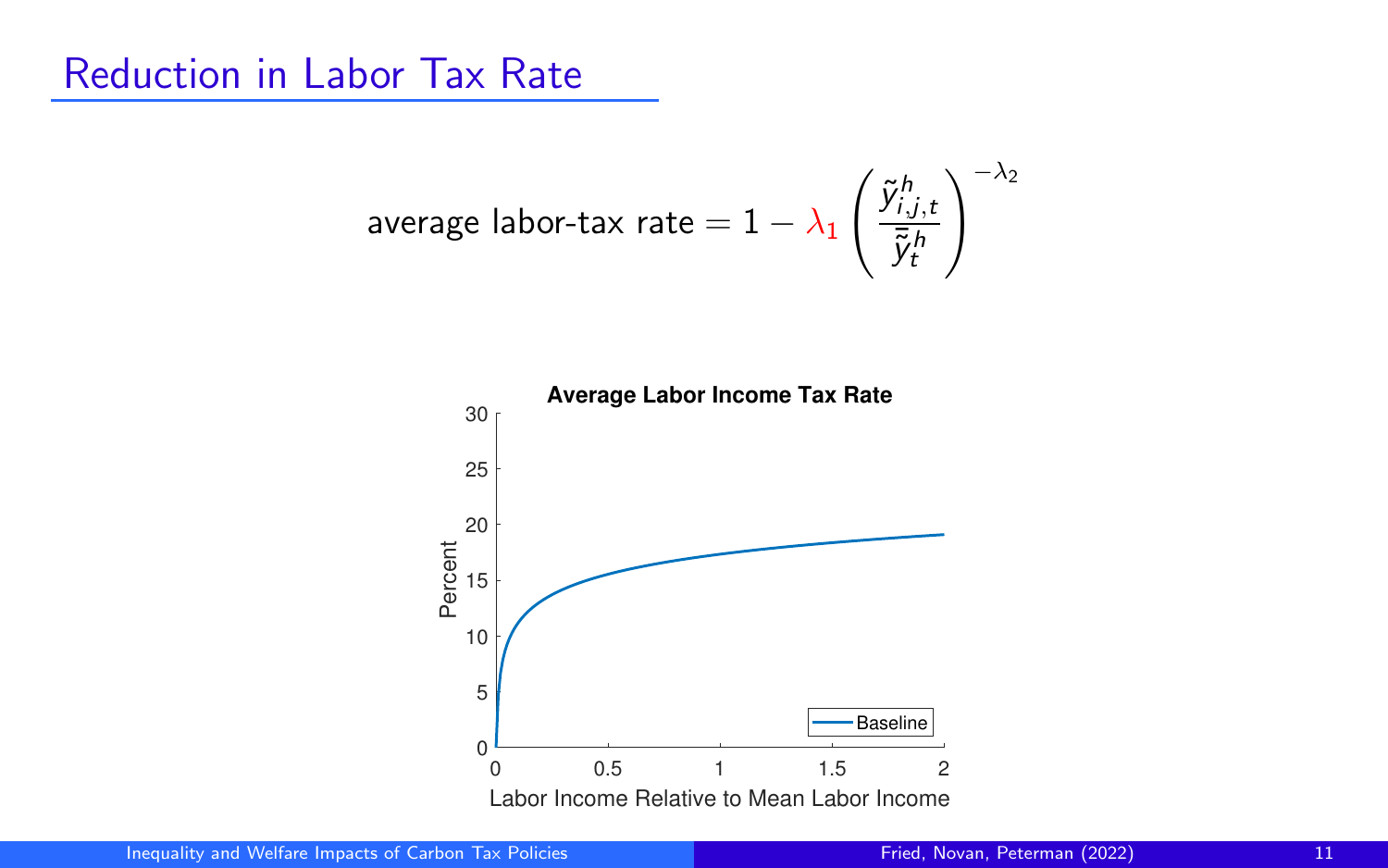## Reduction in Labor Tax Rate

$$
\text{average labor-tax rate} = 1 - \lambda_1 \left(\frac{\tilde{y}^h_{i,j,t}}{\bar{\tilde{y}}^h_t}\right)^{-\lambda_2}
$$

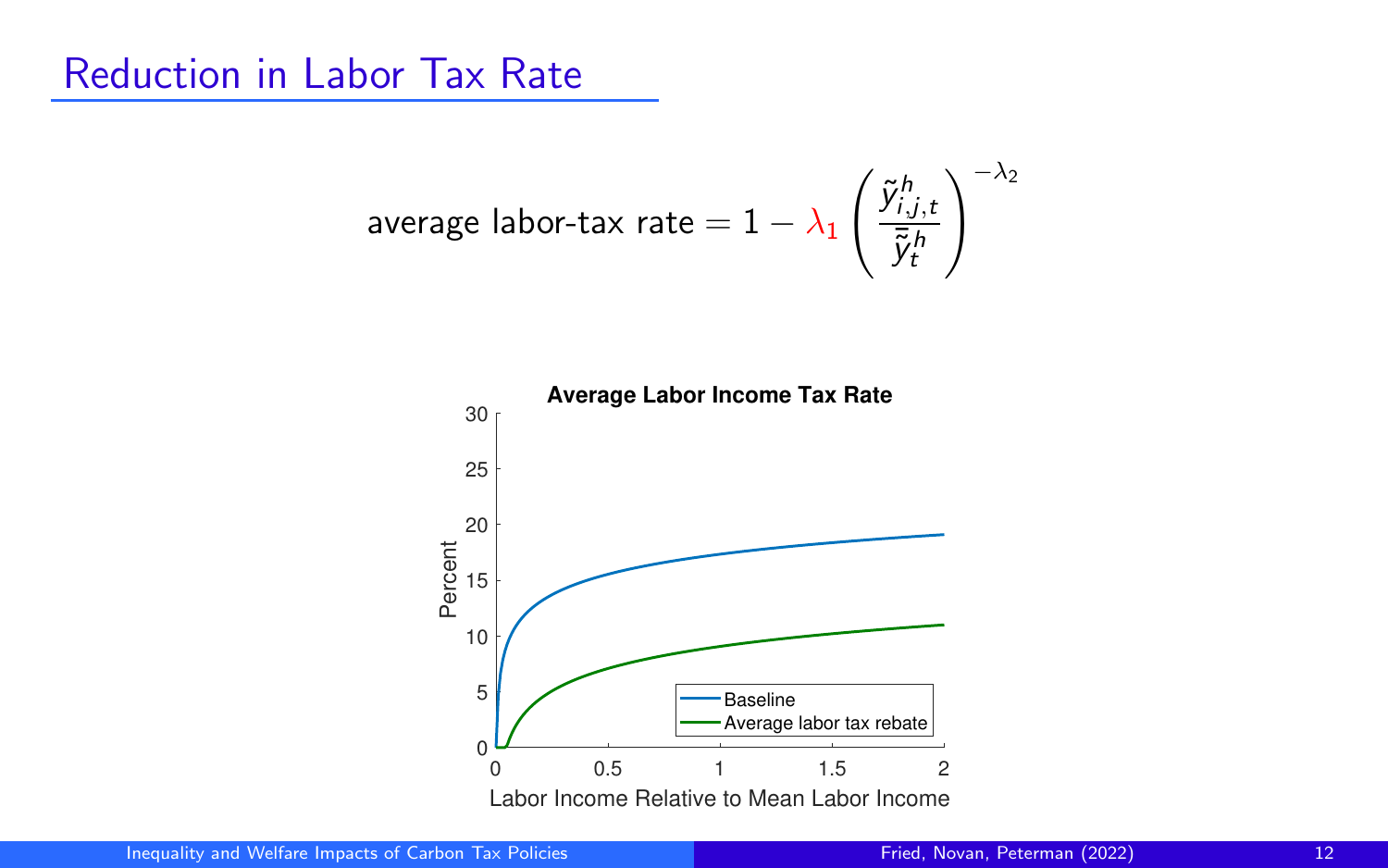## Increase in Labor Tax Progressivity

$$
\text{average labor-tax rate} = 1 - \lambda_1 \left( \frac{\tilde{y}^h_{i,j,t}}{\bar{\tilde{y}}^h_t} \right)^{-\lambda_2}
$$

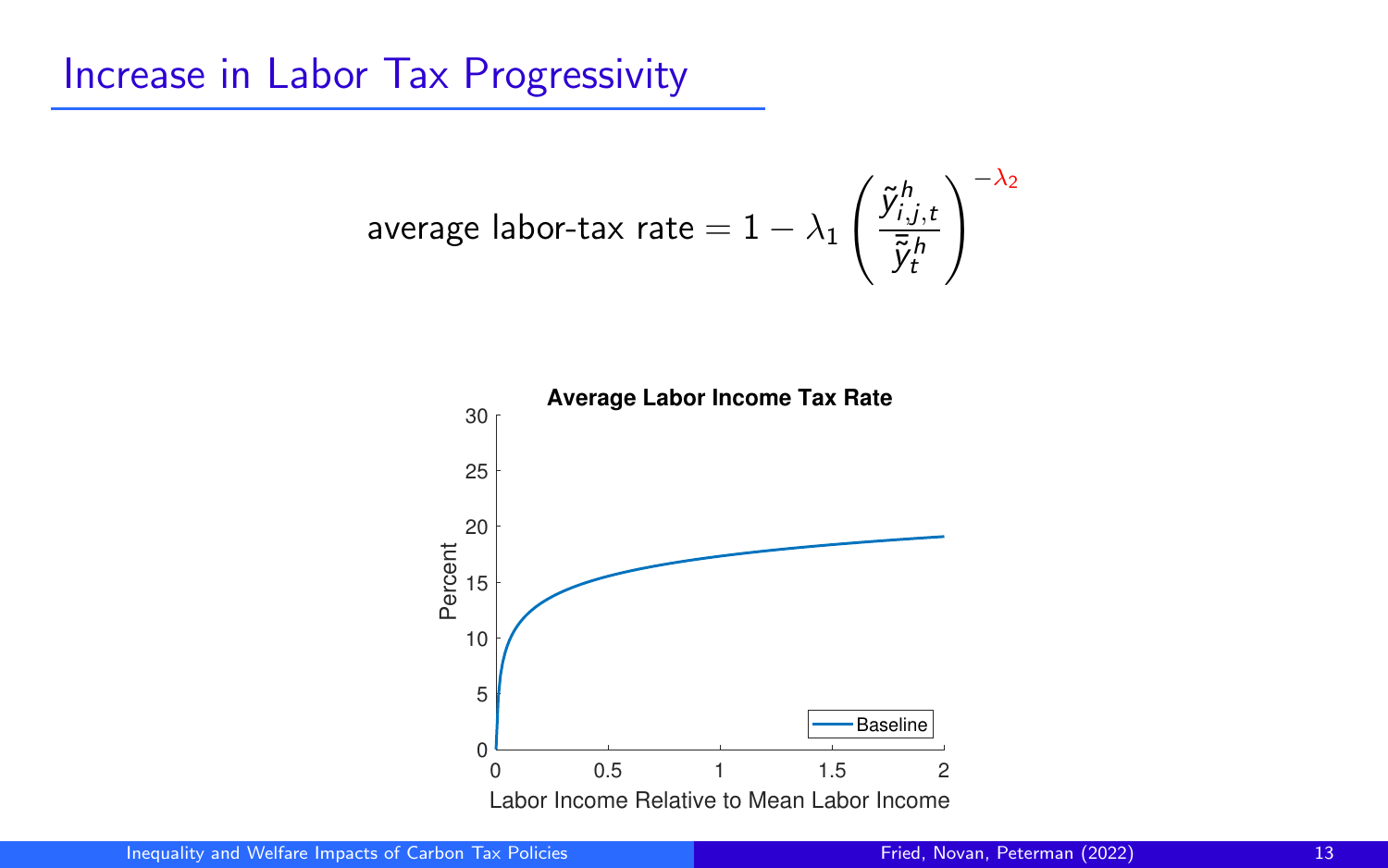## Increase in Labor Tax Progressivity

$$
\text{average labor-tax rate} = 1 - \lambda_1 \left(\frac{\tilde{y}^h_{i,j,t}}{\bar{\tilde{y}}^h_t}\right)^{-\lambda_2}
$$

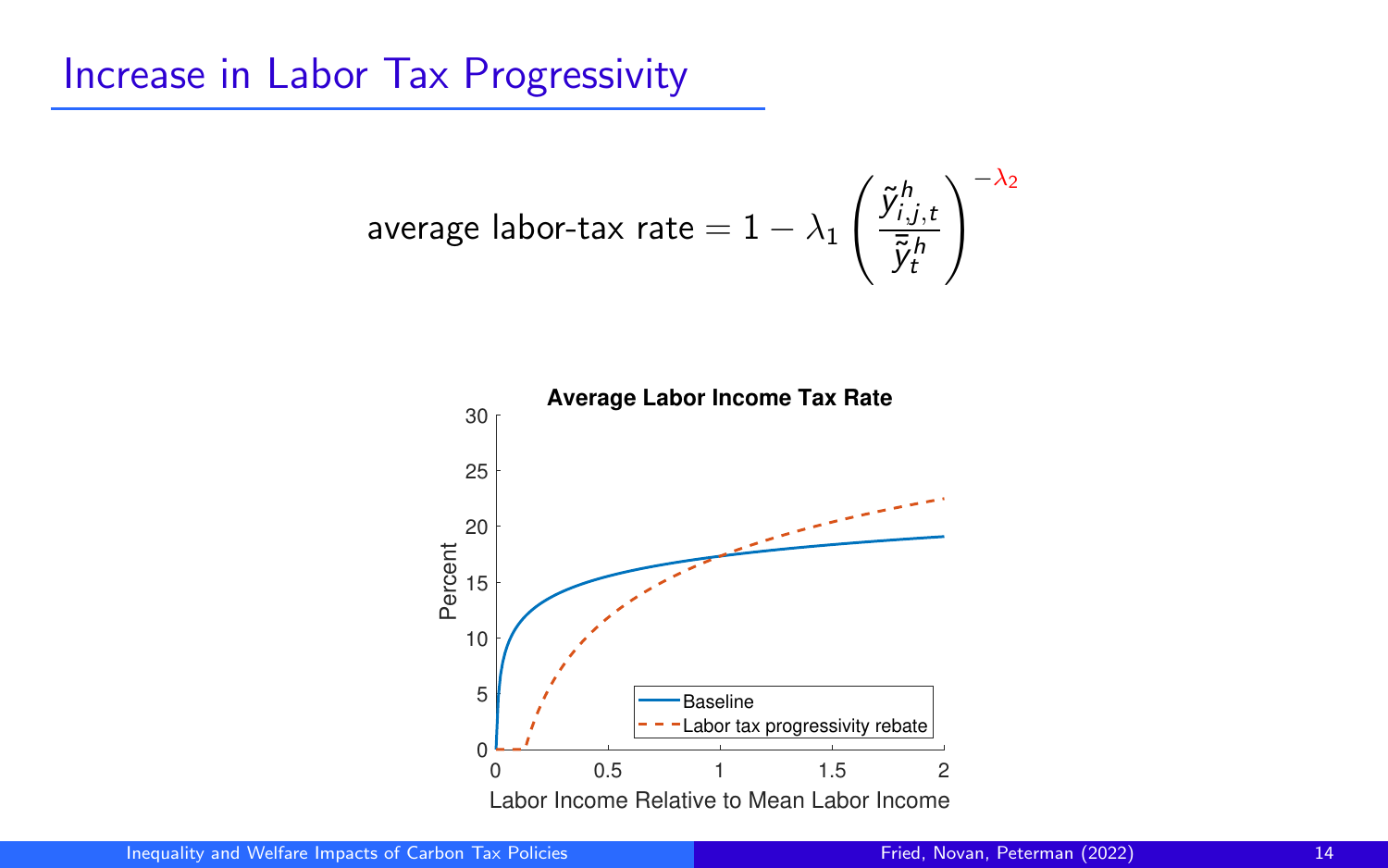## Increase in Labor Tax Progressivity

$$
\text{average labor-tax rate} = 1 - \lambda_1 \left( \frac{\tilde{y}^h_{i,j,t}}{\bar{\tilde{y}}^h_t} \right)^{-\lambda_2}
$$

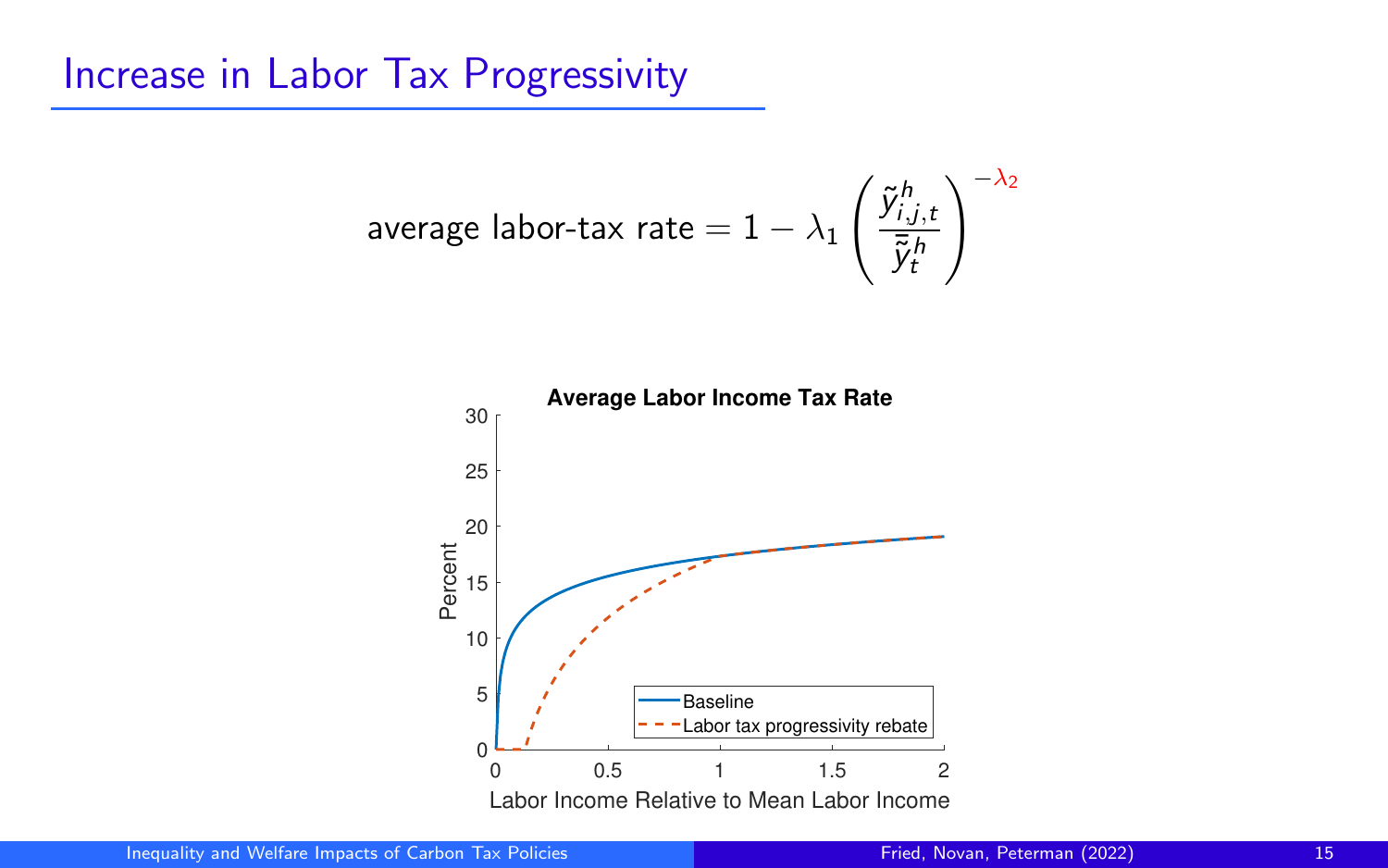- Measure using CEV between baseline and policy equilibria
- Ex-ante, expected lifetime utility of a newborn in stationary equilibrium
- Incorporates inequality impacts through the veil of ignorance

$$
\mathbb{E}\left\{\sum_{k=1}^J\beta^{k-j}\prod_{q=j}^{k-1}\psi_q\left(\frac{[((1+\Omega)\dot{c}_{i,j,t})^\gamma(\dot{e}_{i,j,t}^c-\bar{e})^{1-\gamma}]^{1-\theta_1}}{1-\theta_1}-\chi\frac{\dot{h}_{i,j,t}^{1+\frac{1}{\theta_2}}}{1+\frac{1}{\theta_2}}\right)\right\}\\=\mathbb{E}\left\{\sum_{k=1}^J\beta^{k-j}\prod_{q=j}^{k-1}\psi_q\left(\frac{[\hat{c}_{i,j,t}^\gamma(\hat{e}_{i,j,t}^c-\bar{e})^{1-\gamma}]^{1-\theta_1}}{1-\theta_1}-\chi\frac{\hat{h}_{i,j,t}^{1+\frac{1}{\theta_2}}}{1+\frac{1}{\theta_2}}\right)\right\},\
$$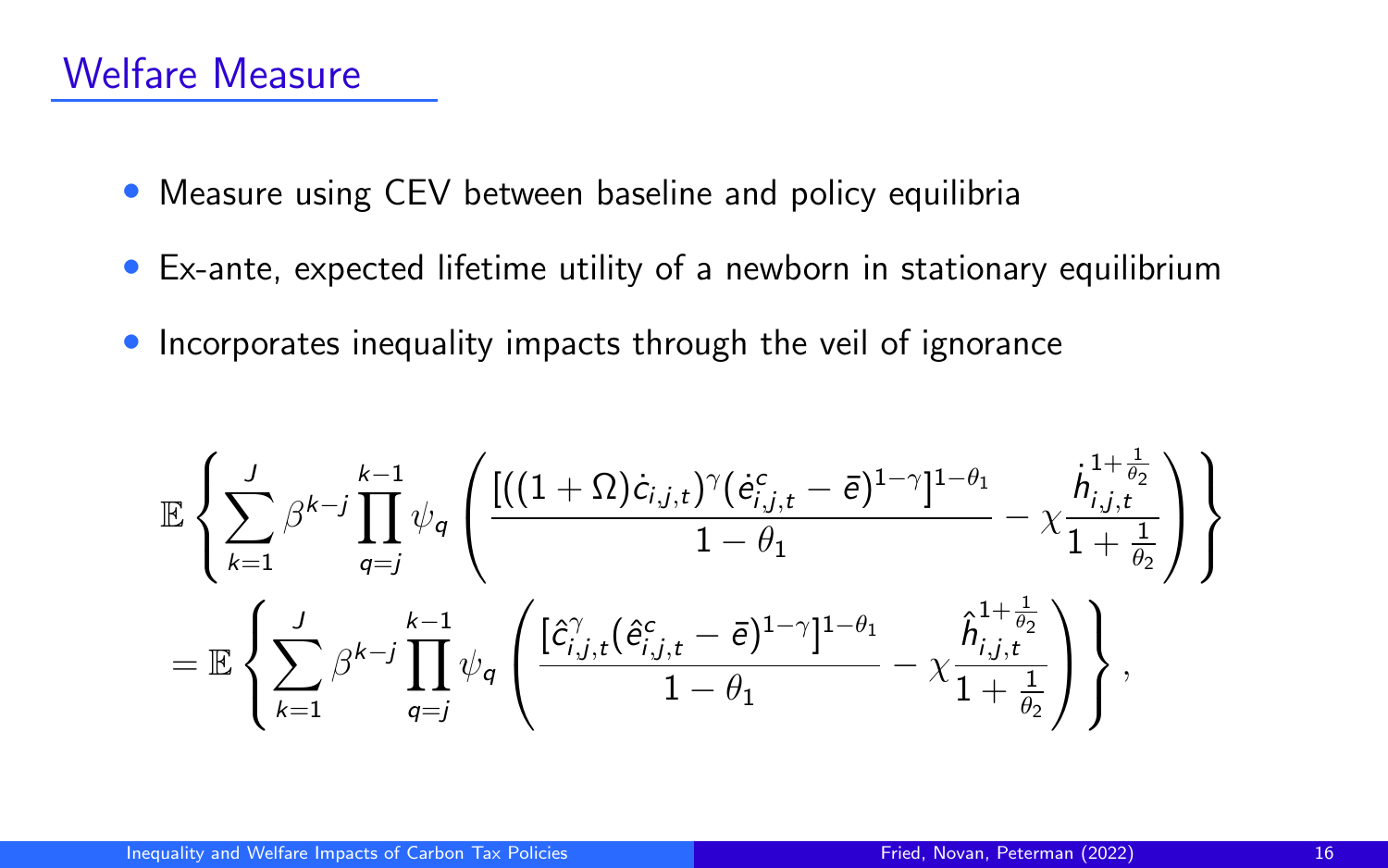## Welfare-Maximizing Rebate (1)

- Reduce capital tax rate from 36 to 31 percent
- Increase labor-tax progressivity



#### Rebate from increase in labor-tax progressivity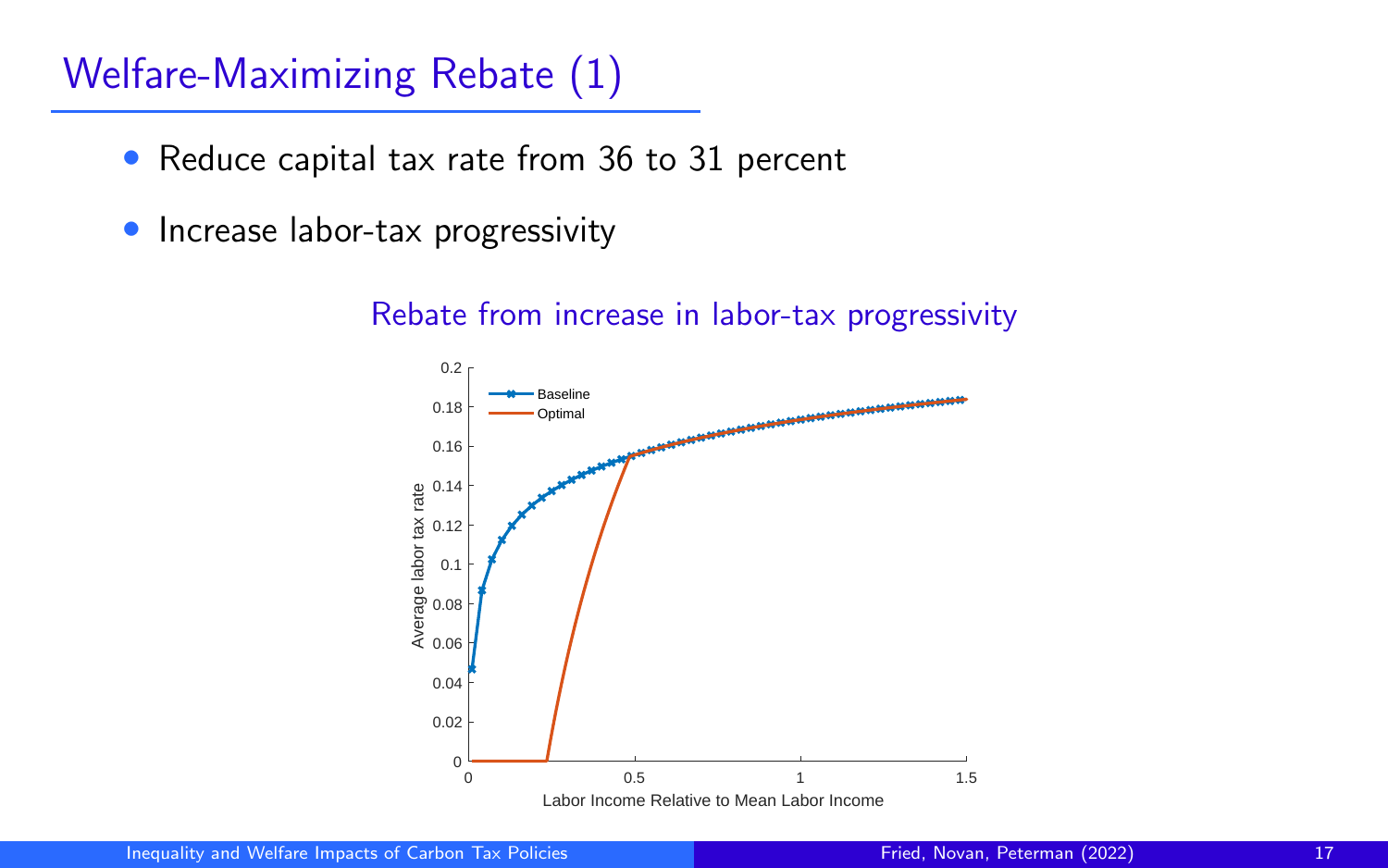|               | CEV | Percent change in                  |        |        |         |
|---------------|-----|------------------------------------|--------|--------|---------|
|               |     | Welfare Gini Output Capital Energy |        |        |         |
| Optimal -0.11 |     | -24                                | $-0.4$ | $-0.5$ | $-31.2$ |

- Increase in labor-tax progressivity dominates other equity instruments
- If increase in labor-tax progressivity is not available, return all revenue through reduction in capital tax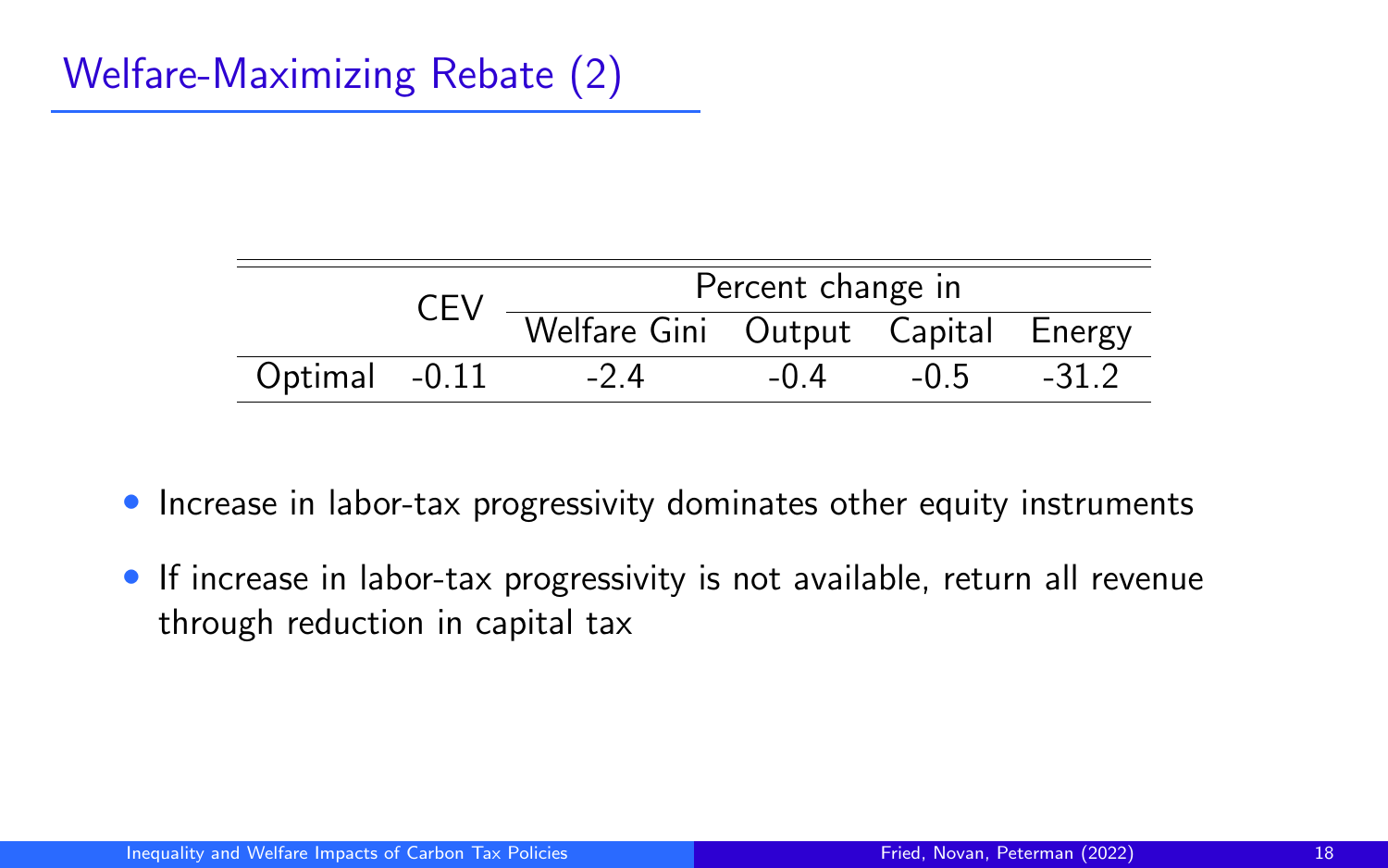|                     | <b>CEV</b> | Percent change in           |        |        |         |
|---------------------|------------|-----------------------------|--------|--------|---------|
|                     |            | Welfare Gini Output Capital |        |        | Energy  |
| Optimal             | $-0.11$    | $-24$                       | $-0.4$ | $-0.5$ | $-31.2$ |
| Lump sum            | $-0.64$    | $-1.1$                      | $-1.1$ | $-34$  | $-32.0$ |
| Labor progressivity | $-0.13$    | $-3.7$                      | $-1.6$ | $-3.8$ | $-32.4$ |
| Income dependent    | -1.57      | $-2.8$                      | $-2.5$ | -77    | $-33.5$ |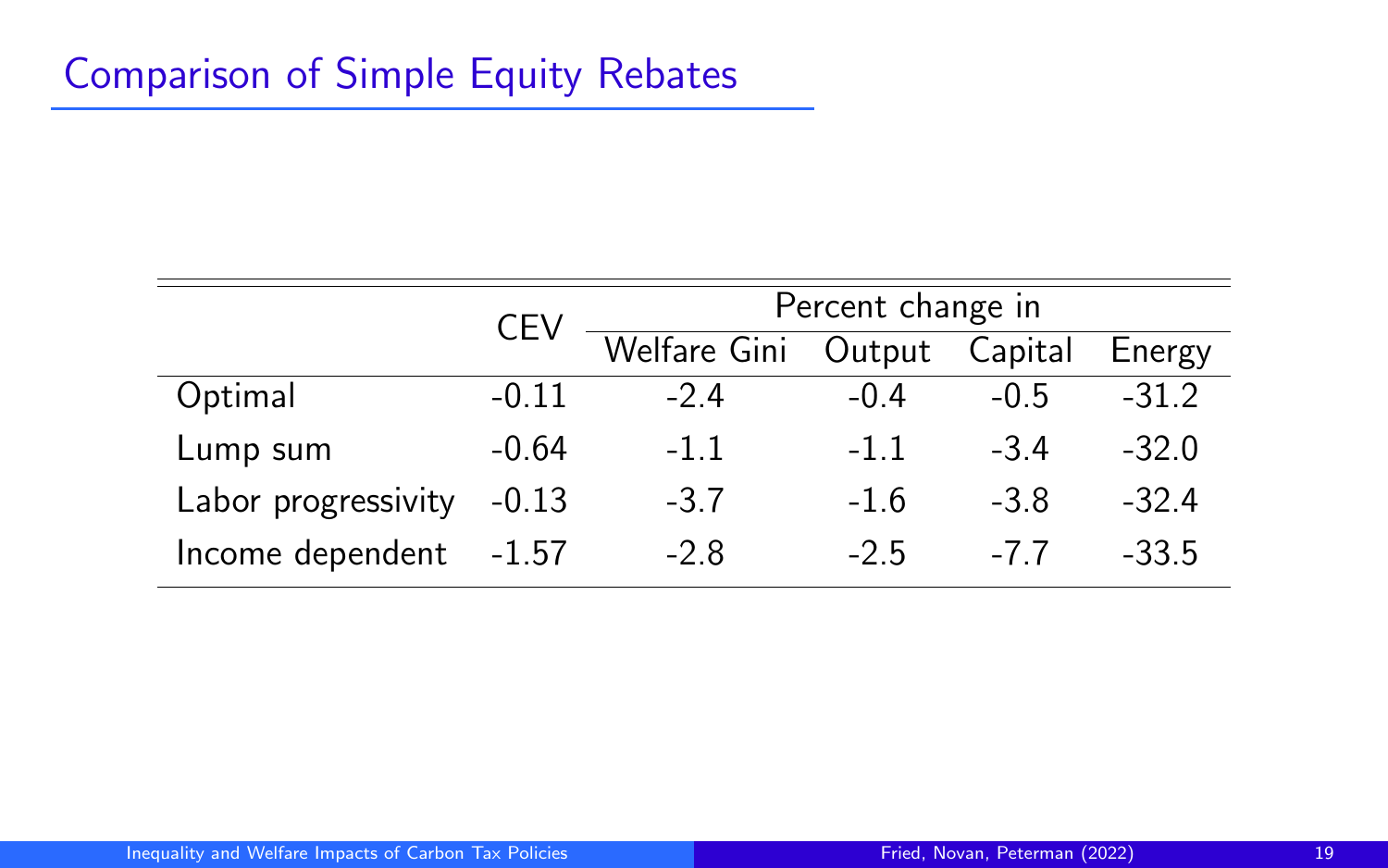|                             | Lump<br>sum<br>payments | Income<br>dependent<br>payments | Labor<br>progressivity<br>payments |
|-----------------------------|-------------------------|---------------------------------|------------------------------------|
| Corr. with marginal utility |                         |                                 |                                    |
| Working agents              | 0                       | 0.63                            | 0.59                               |
| Retired agents              | 0                       | 0.70                            | na                                 |
| Full population             | $\mathbf{0}$            | 0.25                            | 0.57                               |
| % of revenue to retired     | 18                      | 40                              |                                    |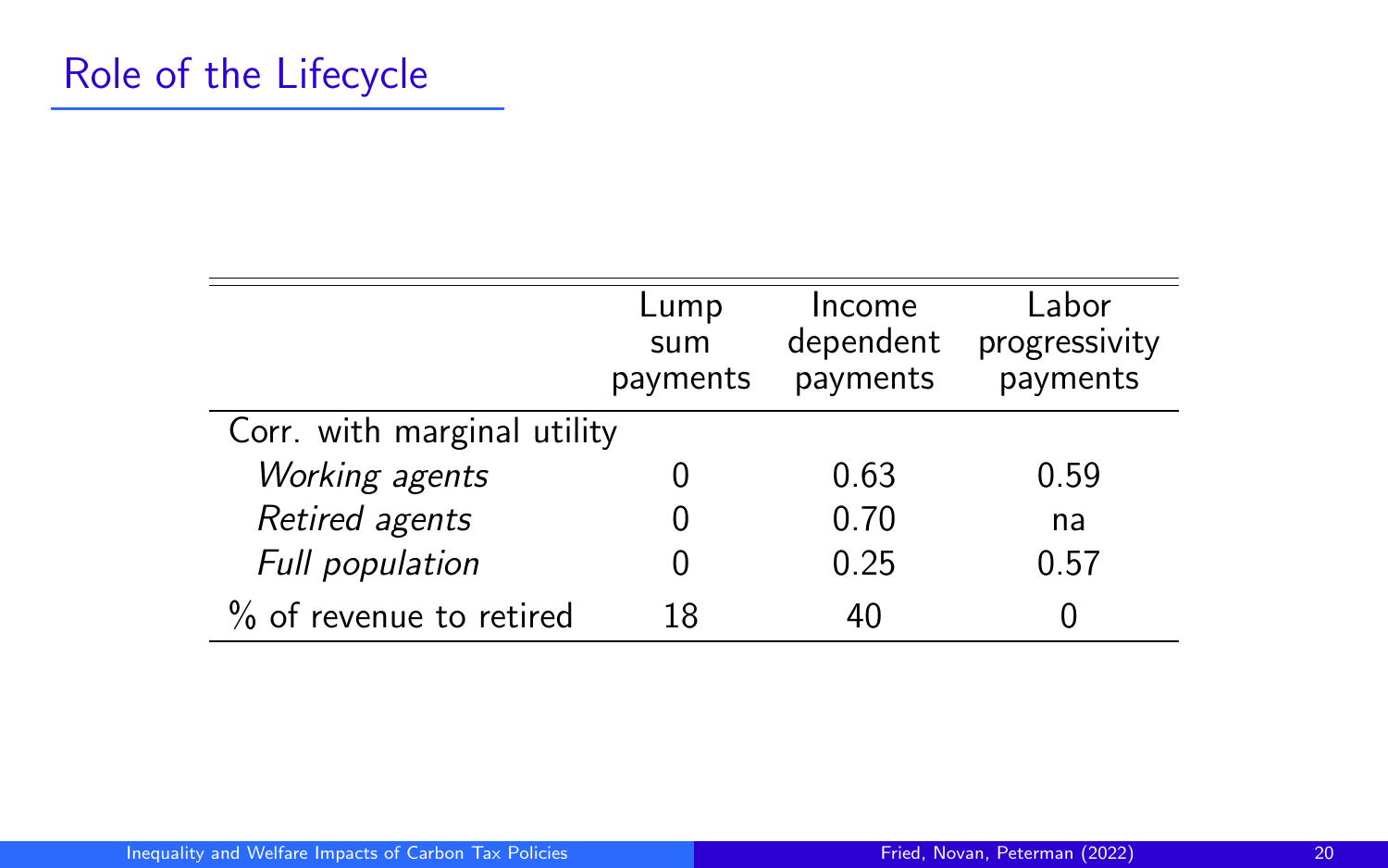## Distributional Implications of Policies (1)

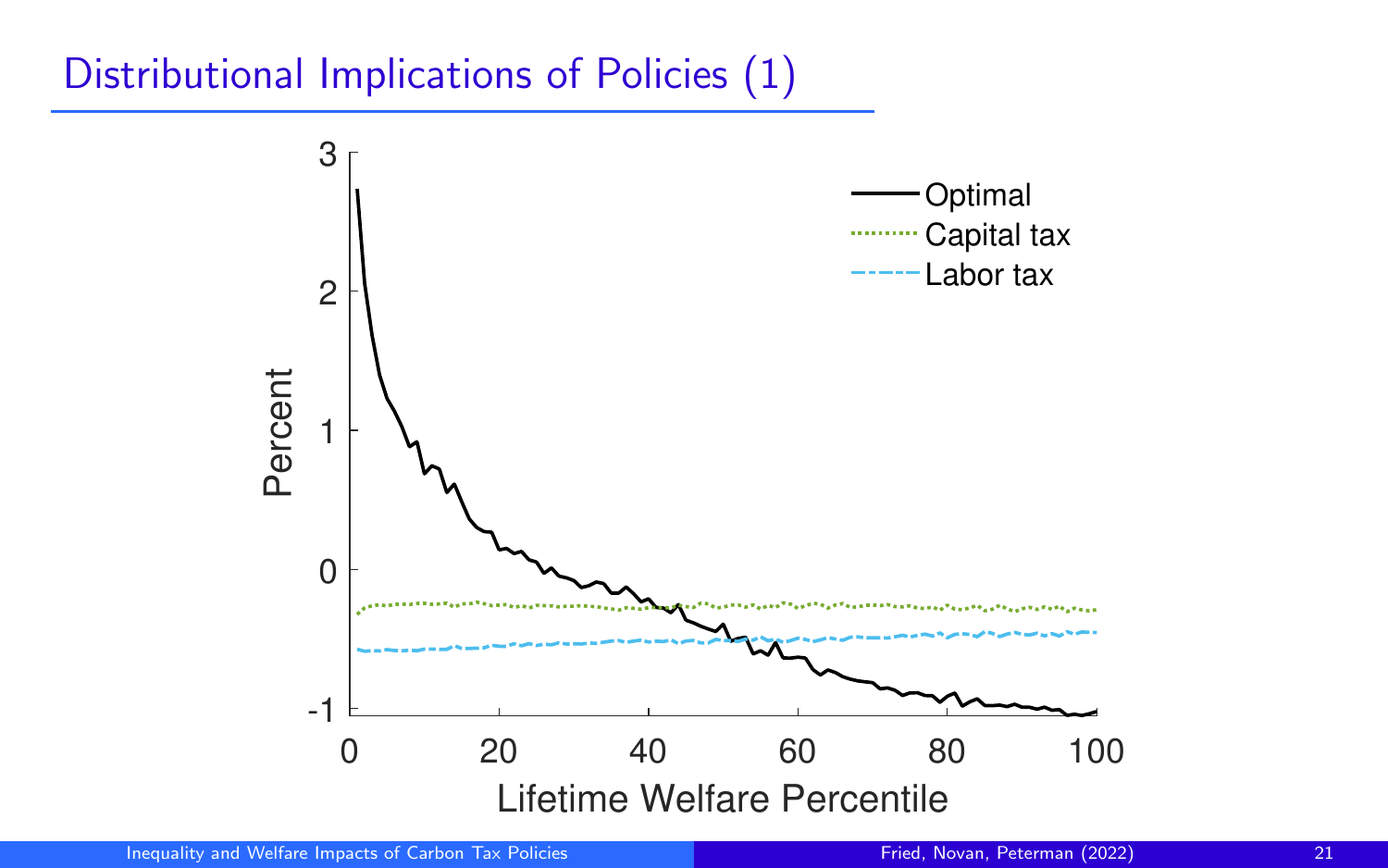# Distributional Implications of Policies (2)

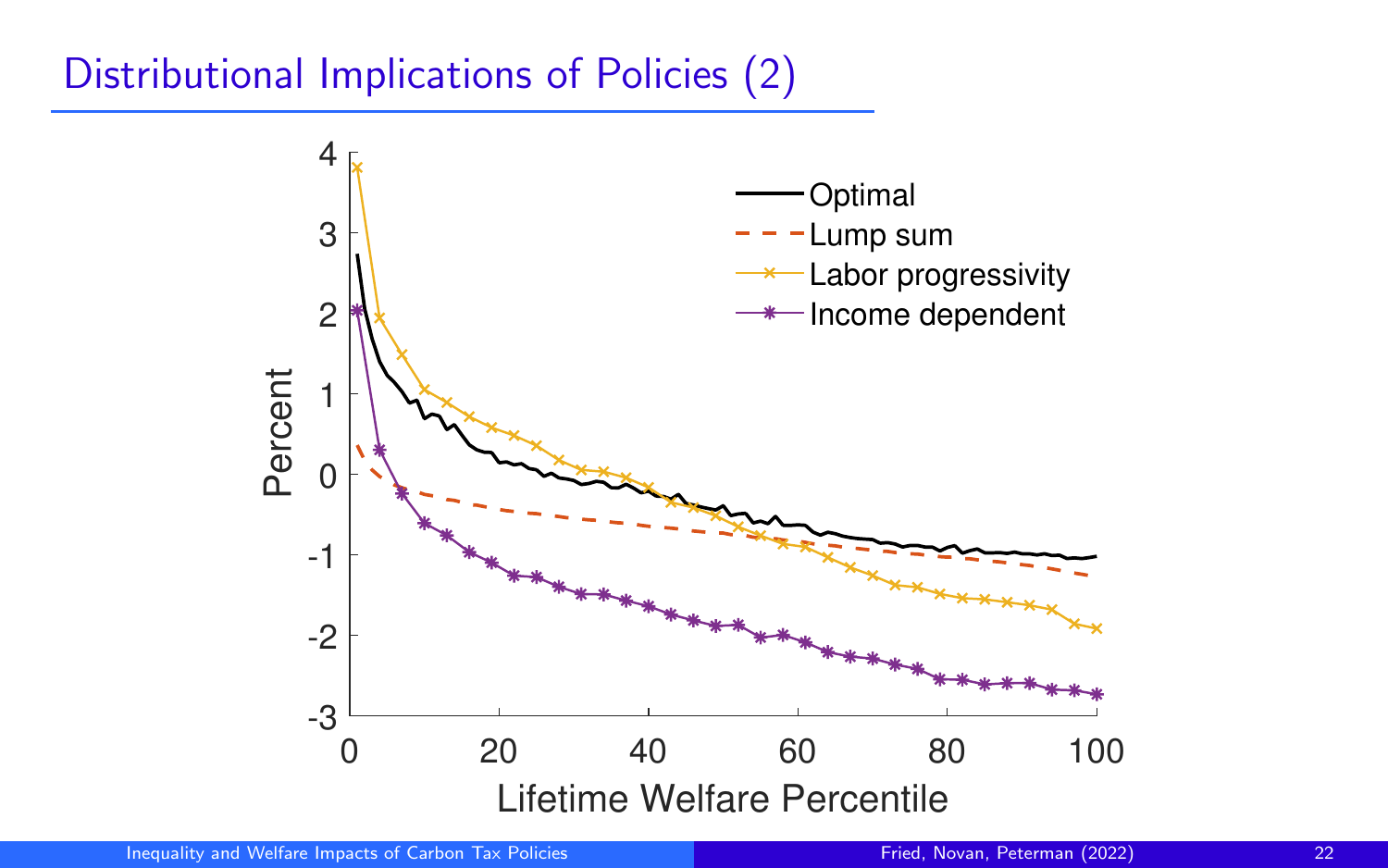- Raising revenue from a given source could affect how you want to return it
- Suppose revenue instead comes from an exogenous source
- How does the welfare-maximizing rebate differ?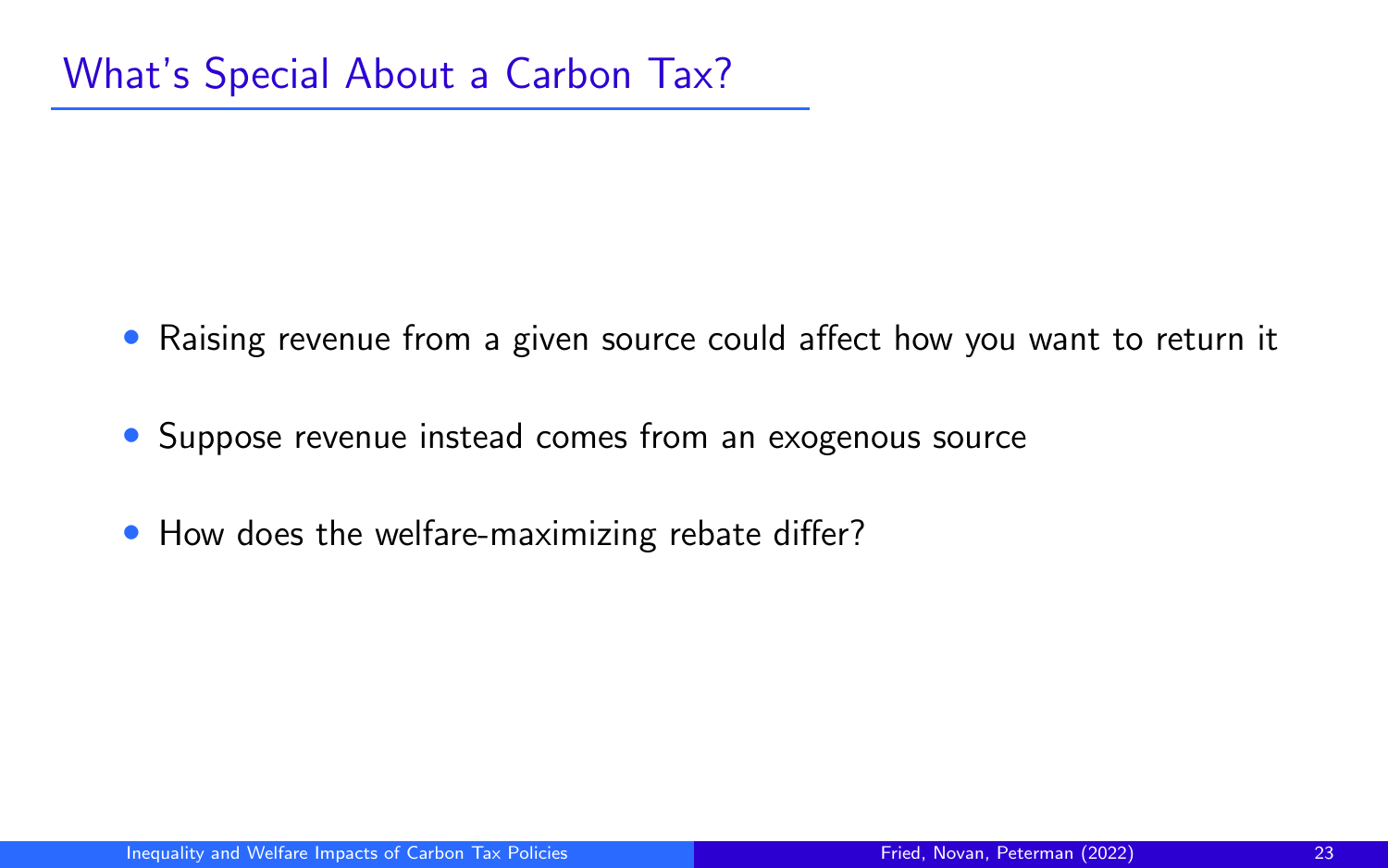#### Fraction of revenue for each use

|            |      | Source of revenue $\downarrow$ Capital tax $\uparrow$ Labor progressivity |
|------------|------|---------------------------------------------------------------------------|
| Carbon tax | በ 64 | 0.36                                                                      |
| Exogenous  | 0.37 | 0.63                                                                      |

#### Intuition

- Carbon tax depresses the capital stock
- $\bullet \Rightarrow$  use more revenue to decrease capital tax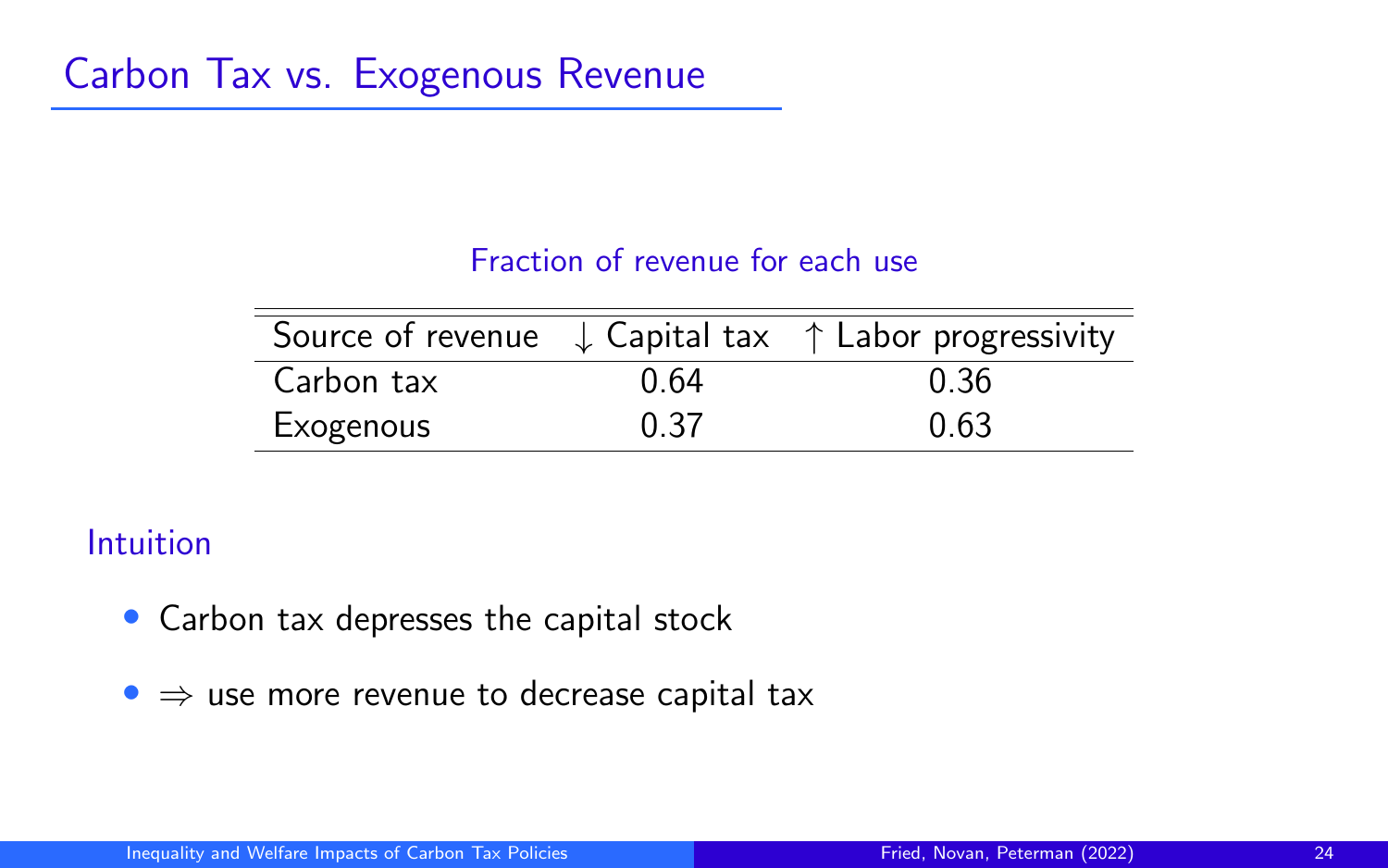|                               | Fraction of revenue used<br>to reduce the capital tax | Percent change in<br>the welfare Gini |
|-------------------------------|-------------------------------------------------------|---------------------------------------|
| Subsistence energy: $\bar{e}$ |                                                       |                                       |
| $\bar{e}=0$                   | 0.65                                                  | $-2.36$                               |
| $\bar{e} = 0.0013$            | 0.64                                                  | $-2.35$                               |
| $\bar{e} = 0.0026$            | 0.62                                                  | $-2.33$                               |
| Carbon tax: $\tau^c$          |                                                       |                                       |
| \$30/ton $CO2$                | 0.60                                                  | $-2.21$                               |
| \$40/ton $CO2$                | 0.64                                                  | $-2.35$                               |
| \$50/ton CO <sub>2</sub>      | 0.66                                                  | $-2.38$                               |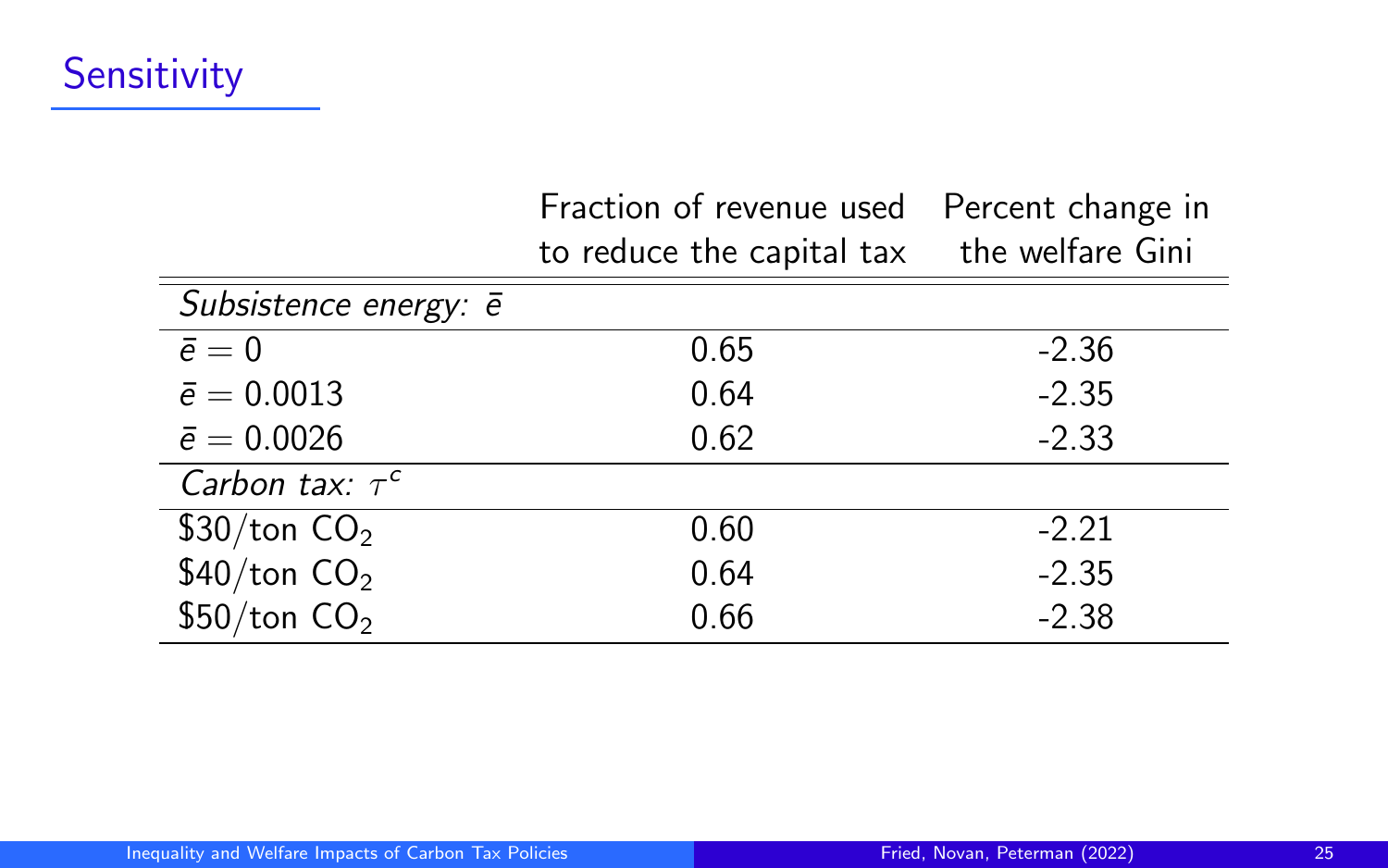# What If the Economy Starts at the Optimal Tax System?

- Solve for optimal baseline policy without carbon tax
	- Baseline capital tax: 36%
	- Optimal tax on capital: 11.6%
- Optimal rebate beginning from the optimal tax system
	- Still reduce capital tax and increase progressivity of labor tax
	- Only use 40% of revenue to reduce capital tax instead of 64%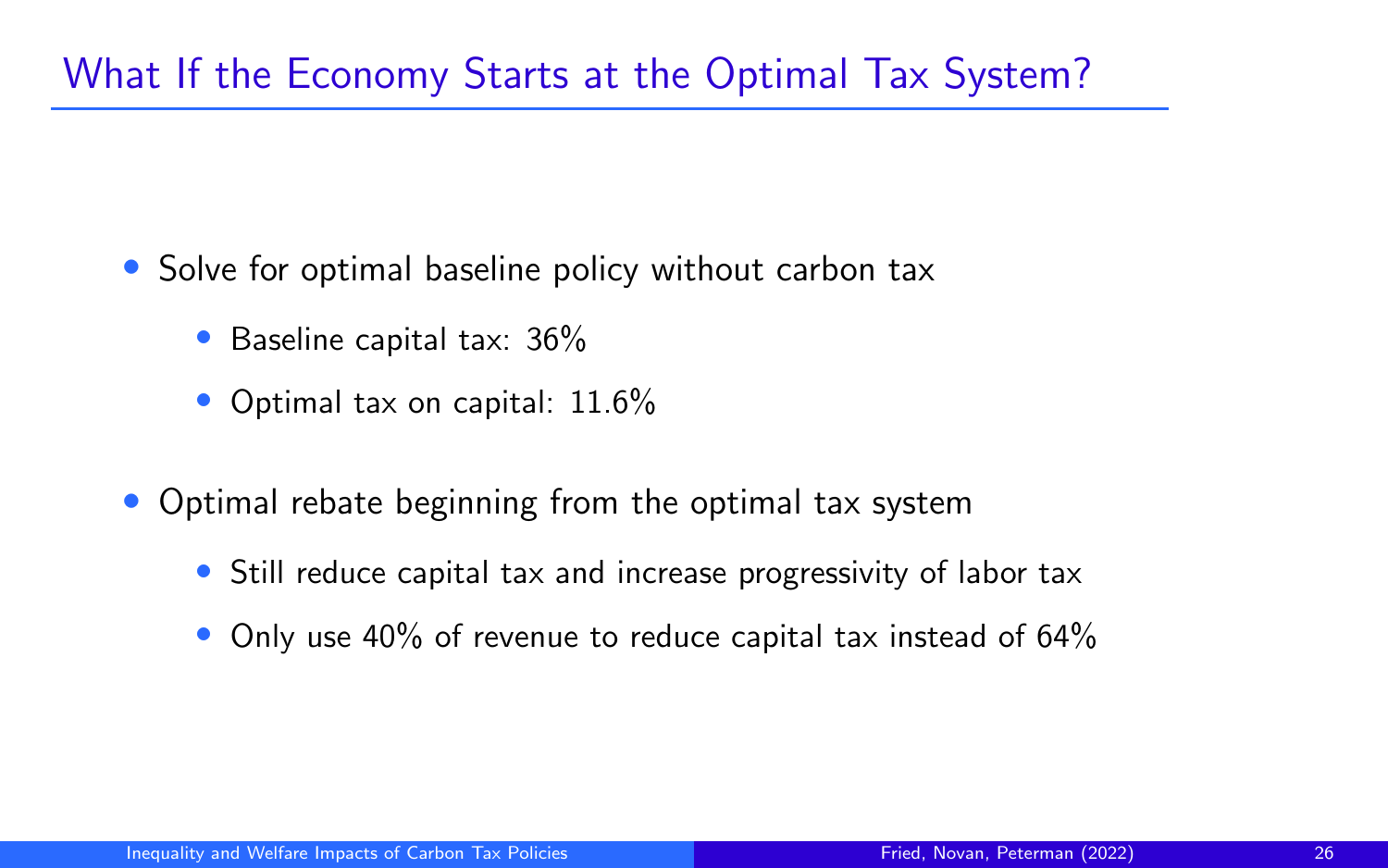- Welfare-maximizing rebate uses revenue to reduce pre-existing distortions and increase equality
- Increase in labor-tax progressivity is a much less costly way to increase equality than lump-sum or income dependent payments
- Same combination of rebate instruments if start at the optimal tax system